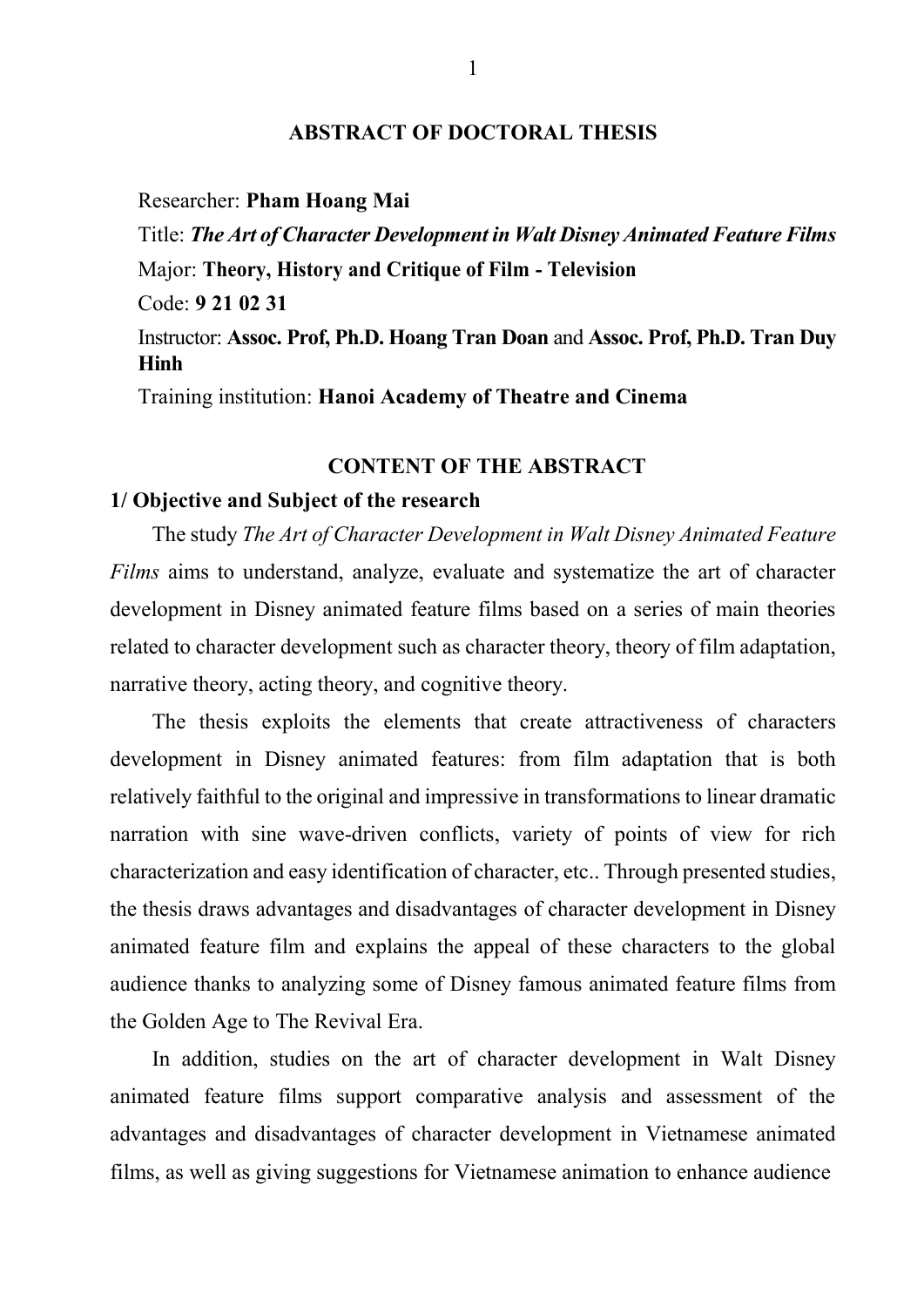attractions.

## **2/ The research methods have been used are**

The study uses the system of following methods:

1. Interdisciplinary research method (theory of film history, film theory, literary theory, aesthetics, culturology, psychology...). By this method, the PhD student has an overview of the art of character development in Walt Disney animated feature films.

2. Methods of comparative research. From the archetypal literary characters in fairy tales, myths, etc., compared with the characters in the adapted script, the writer can evaluate and demonstrate the creativity in the art of developing Walt Disney animated film characters.

3. Specific research operations such as searching documents, reading, watching movies, analyzing, synthesizing, and generalizing the issues are use in the topic. The research is approached from the principles of Aesthetics, Motion Picture and Literature.

### **3/ Main results and conclusions**

The thesis has systematized a number of cinematic theoretical issues on character development in animated feature films, expressed by linear storytelling with numerous conflicts and dramas, relatively faithfull film adaptation from the original myths, folklore stories or fairy tales with clear character functions, smoothly and flexible transformations, creating characters that leave a deep impression on the audience.

The thesis demonstrated a number of successful methods in character development in Walt Disney animated feature films, which were expressed in many aspects such as acting and character creation, characterization and appropriate character simulation, skillful use of music to create a subtle but profound connection between the emotions expressed by the characters and the emotions of the audience...

According to studies, the characters in Disney animated films convey clear and understandable messages to their audiences about good and evil, the importance of